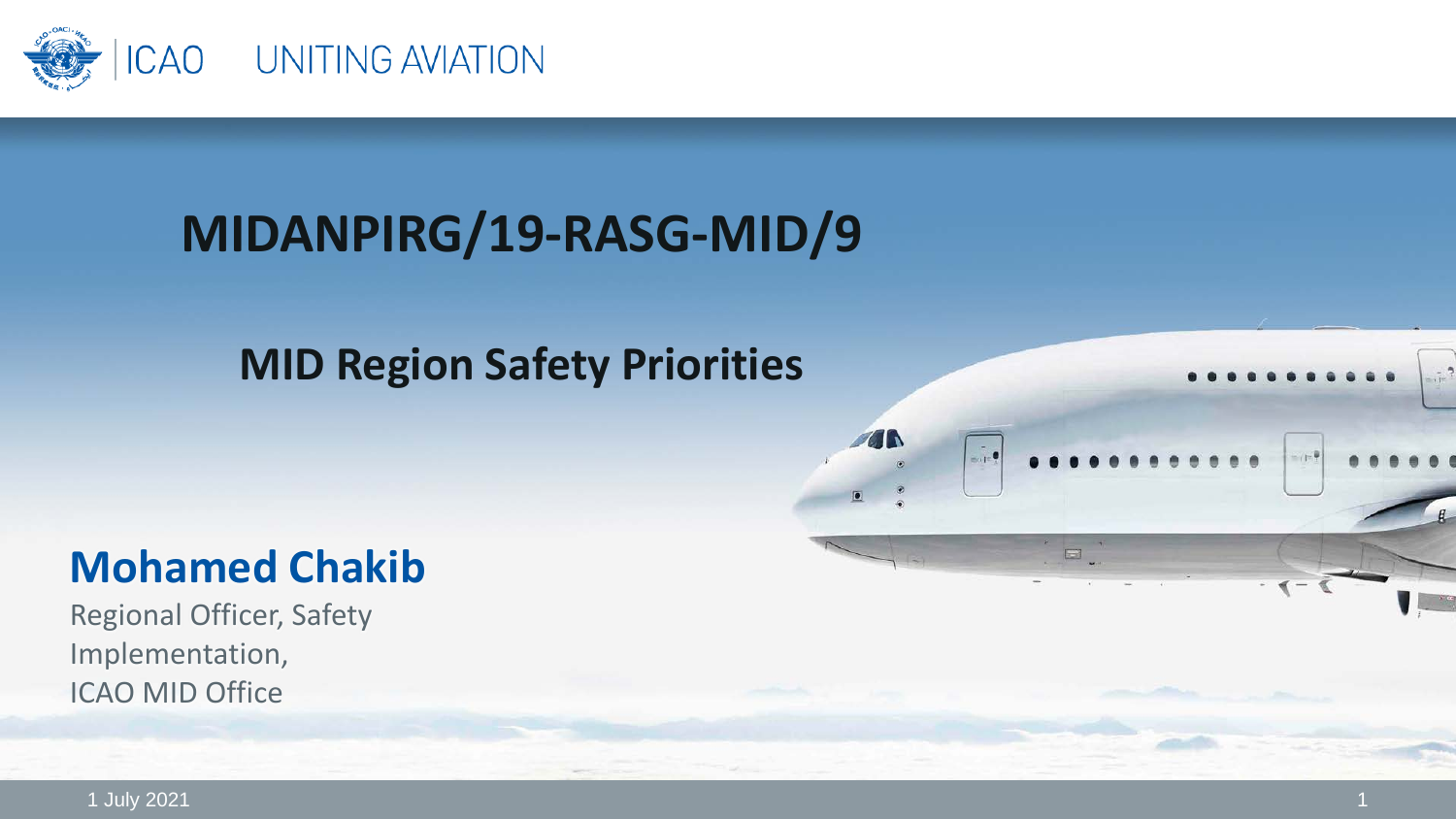

# **State of Occurrence-Accidents**

#### 2020  $\overline{3}$ 14 Accidents  $20190$ Sum of Fatal Accidents 2018  $\overline{2}$ Sum of Non-Fatal Accidents  $20170$  $\overline{2}$ 2016  $\mathfrak z$

#### **Number of Fatal Accidents Vs Accidents Distribution of Occurrence Category**

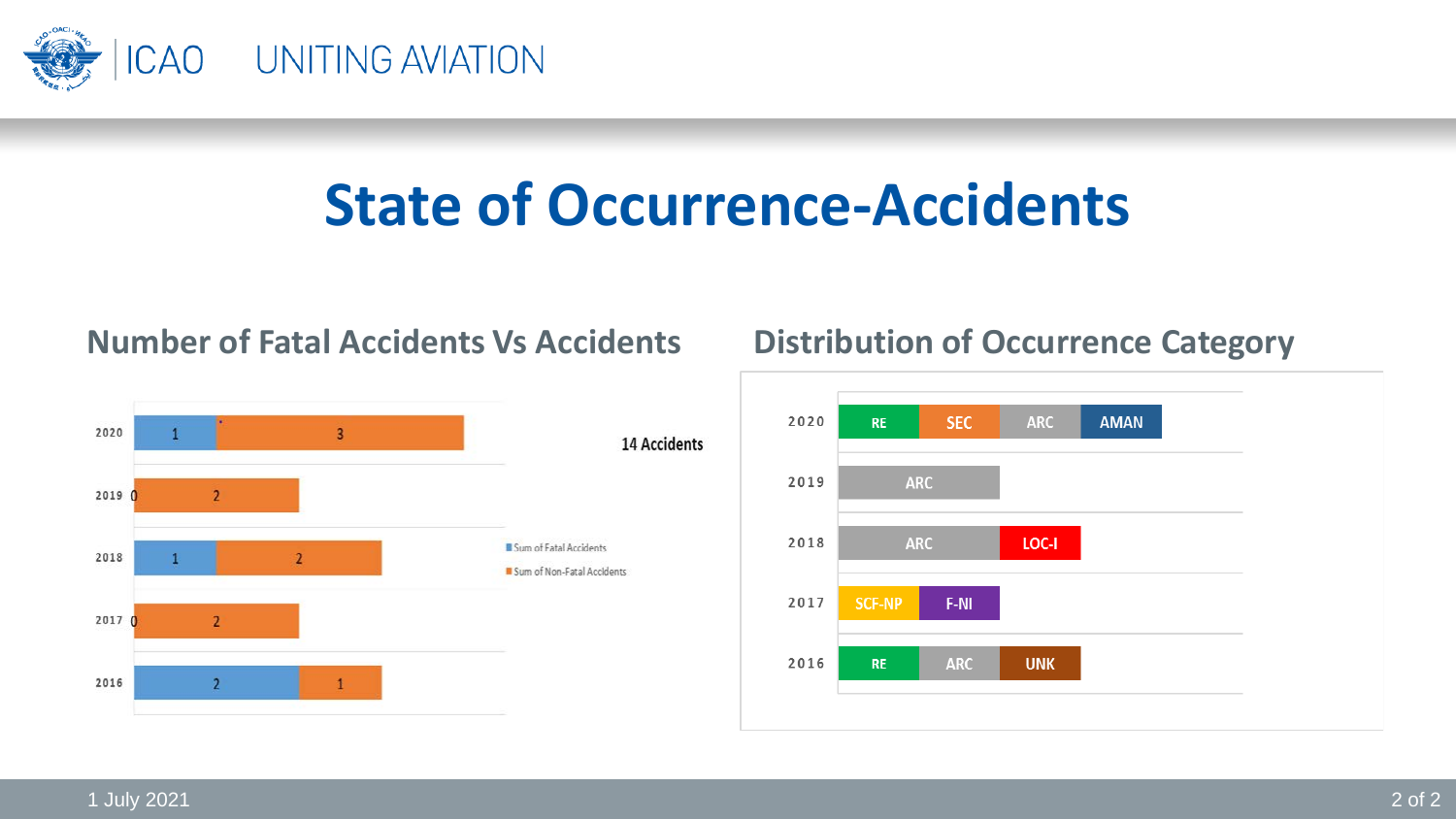



**Accident Rate Scheduled Commercial above 5700 kg**



*(Source OVSG Data& ICAO ASR 2021)*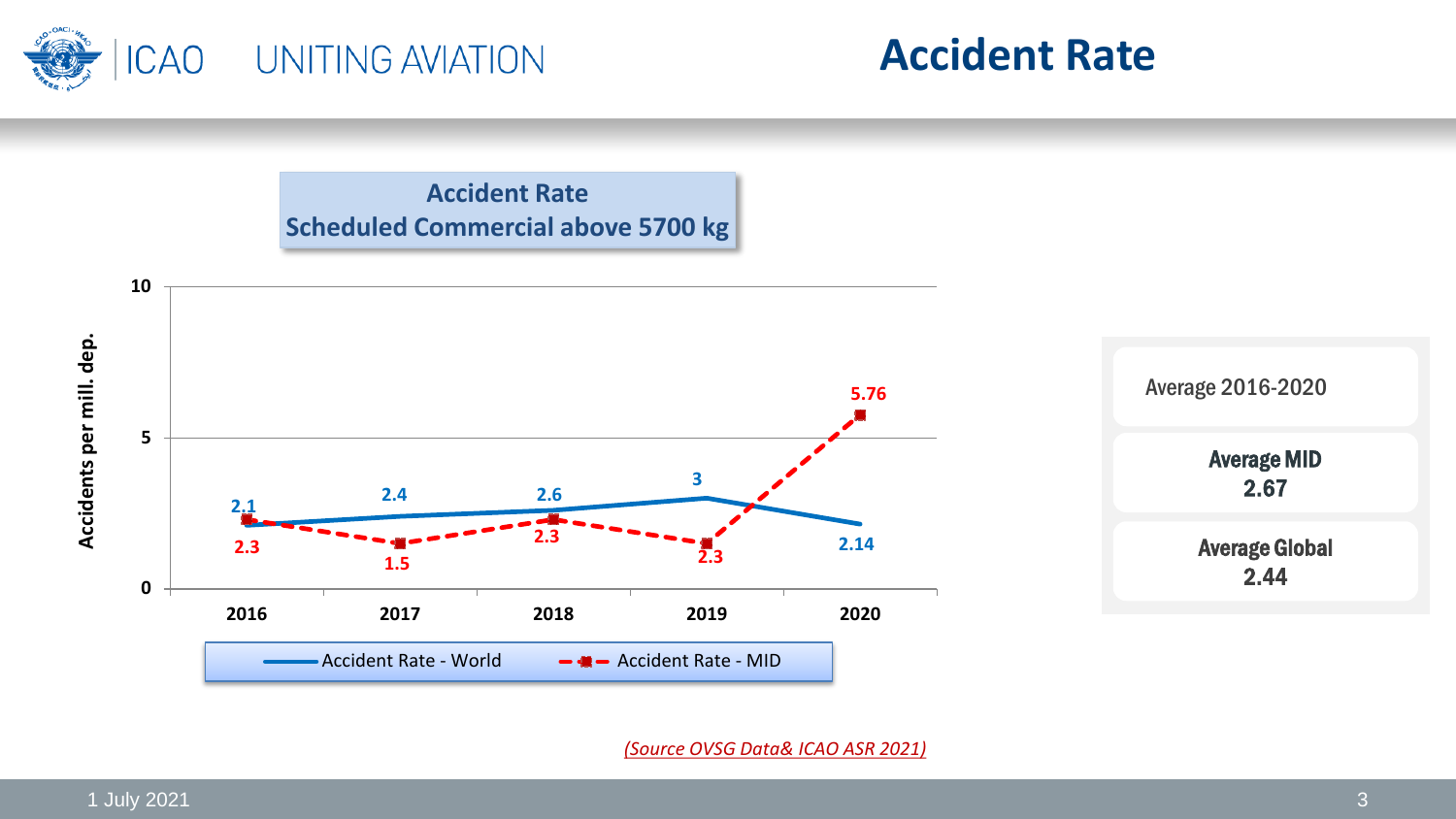

# **MID Region Safety Priorities**











**Operational safety risks**

**Organizational issues** 

**Emerging safety risks**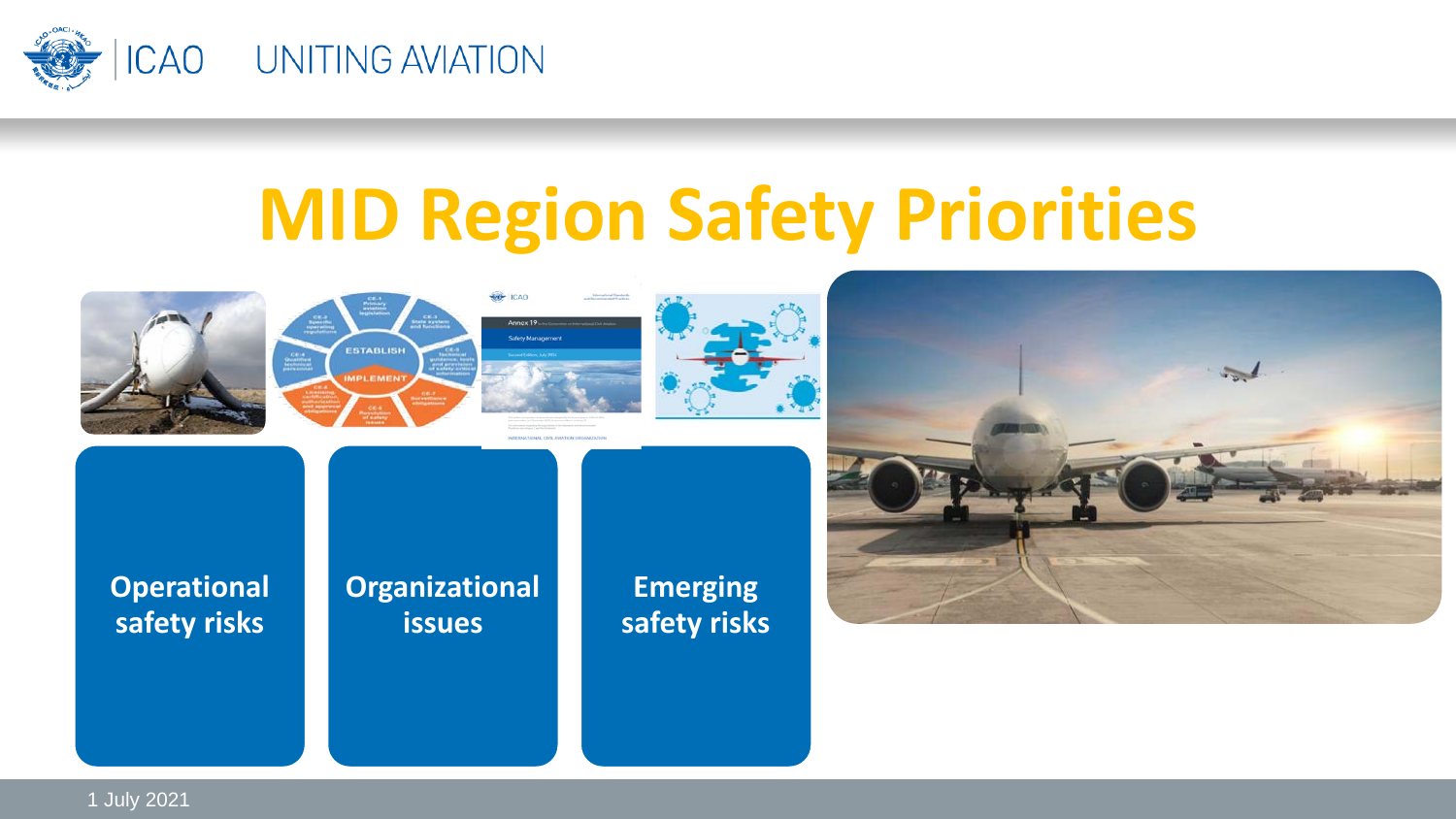

#### UNITING AVIATION

### **Prioritizing State Safety Risks**



1 July 2021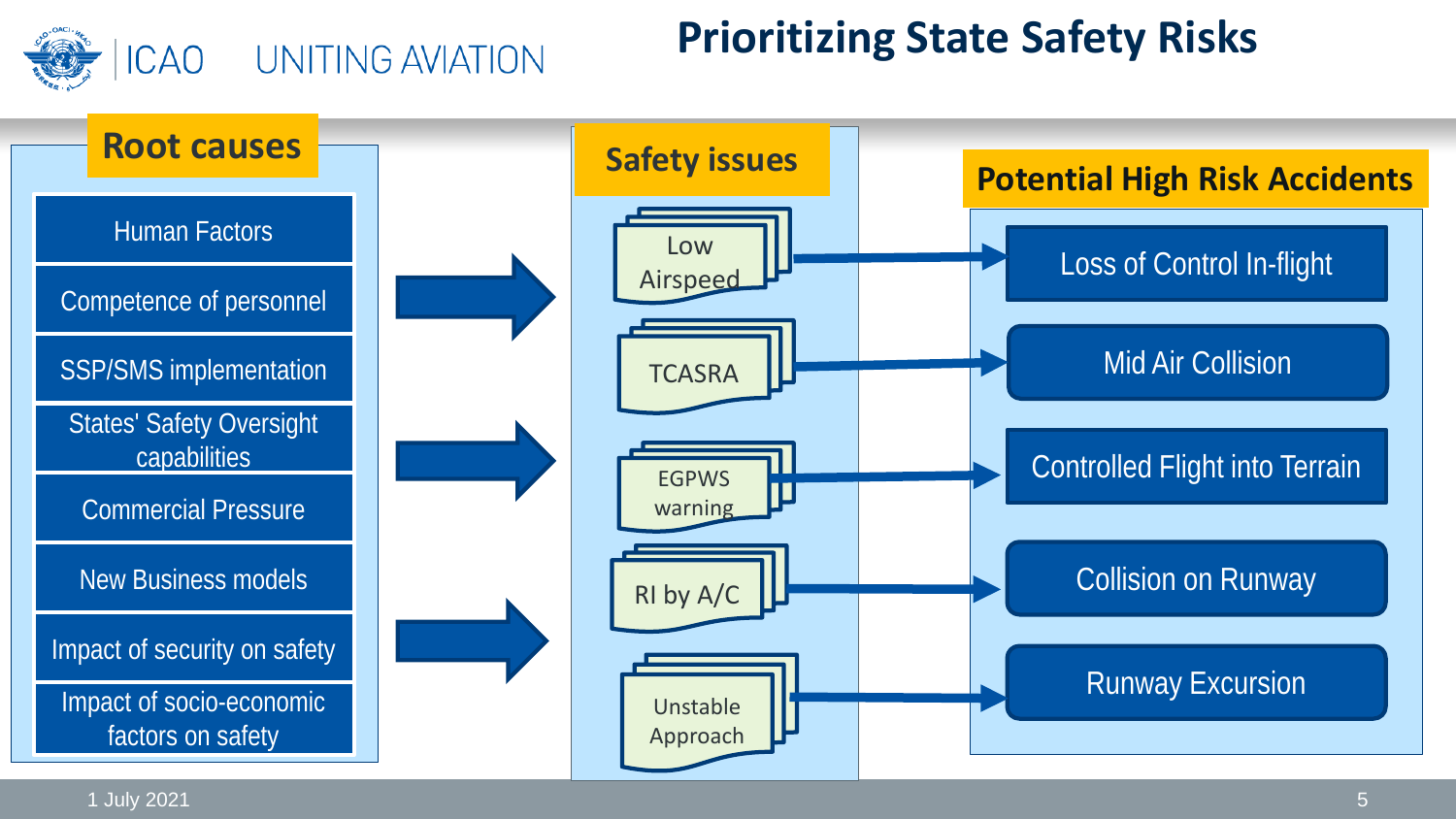

### **Organizational issues**

#### States' Safety Oversight capabilities

Effective implementation in certification, surveillance, and resolution of Safety concerns need to be improved

#### Safety Management

Implementation of SSP is one of the main challenges faced by the State in the MID Region

Human Factors and Competence of Personnel

CRM has been identified as most important human factors issue in the domain of commercial air transport





**TONAL CIVIL AVIATION DROAM(7)** 



1 July 2021 6 of 6

1

2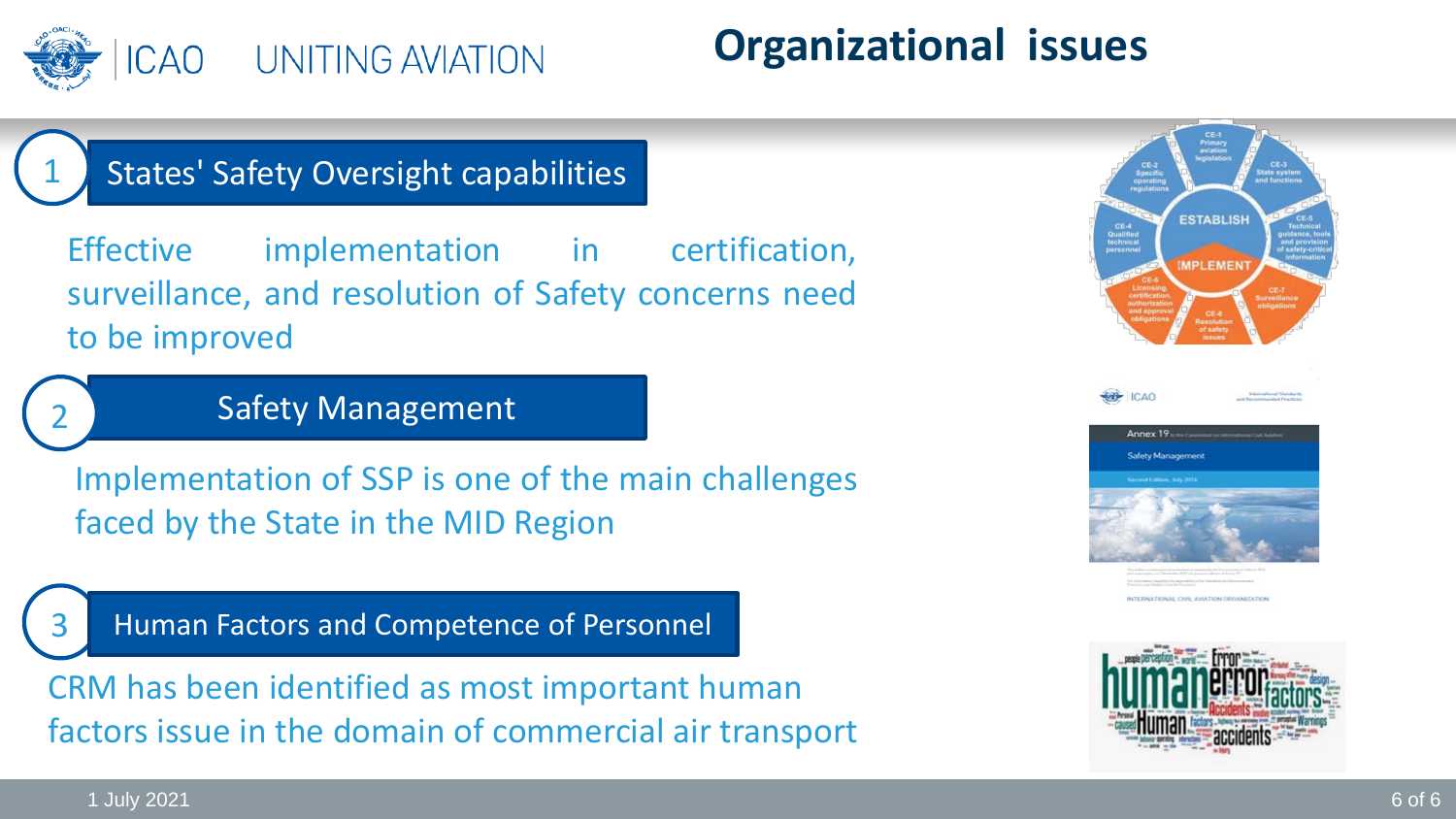

#### **Regional Operational Safety Risks ICAO** UNITING AVIATION

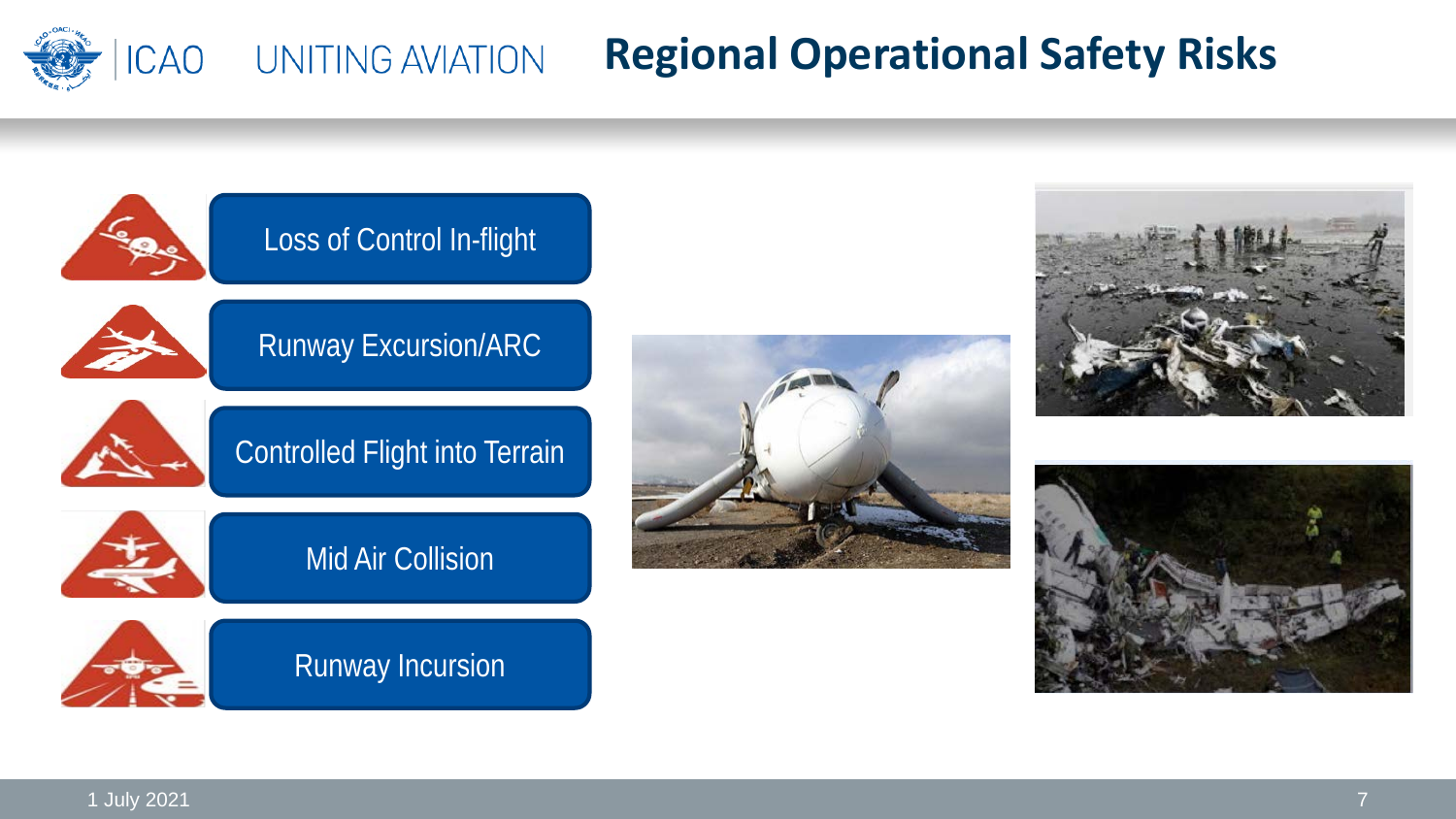

### **Emerging Safety risks**

- COVID-19 Pandemic outbreak
- **GNSS/GPS Vulnerability**
- **Ensure Safe ops of UAS**
- Impact of security on safety







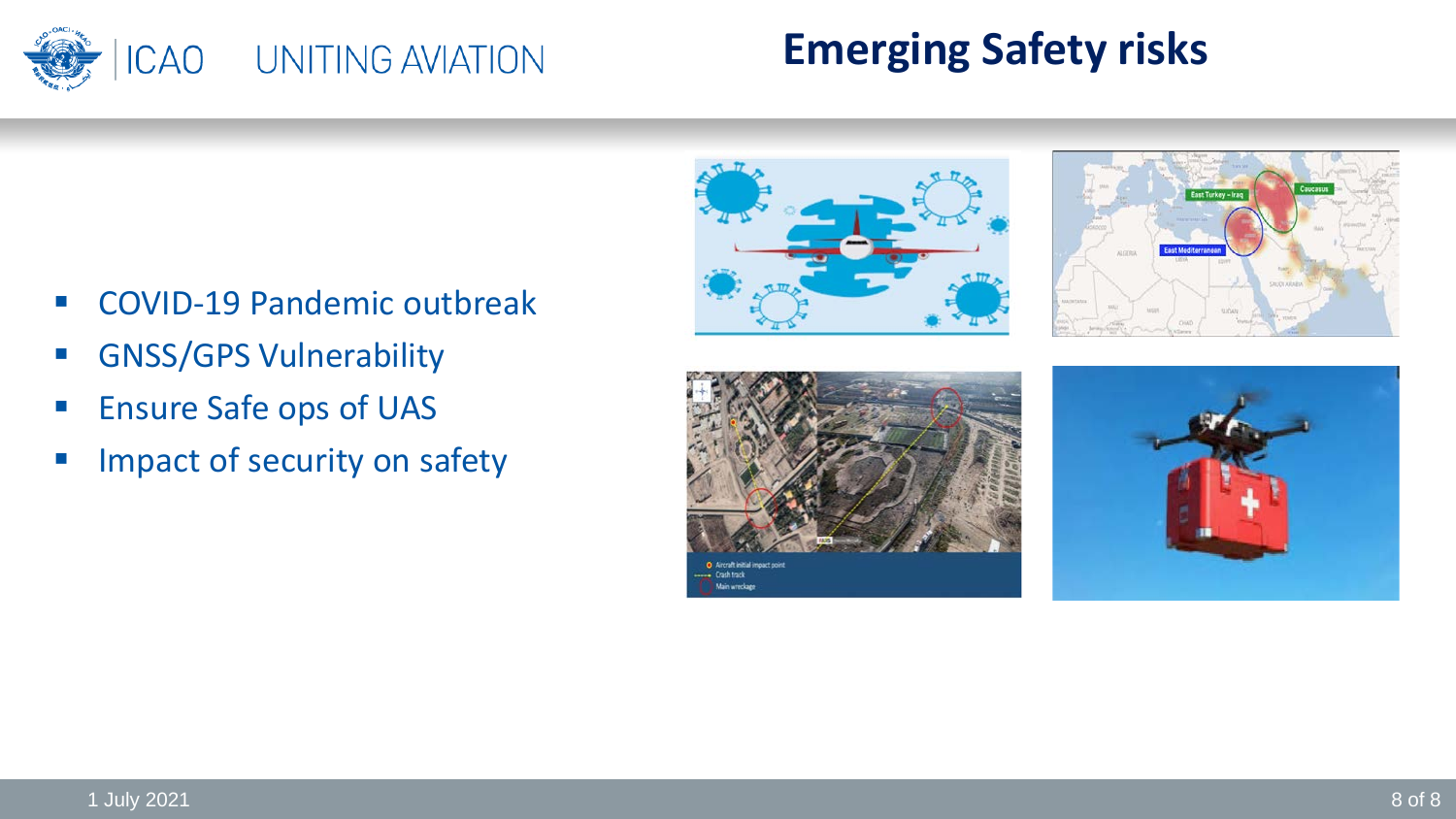

### **Conclusion**

# **MID Region Safety Priorities**

#### **10th MID Annual Safety Report Draft**





2021

**SAFETY**